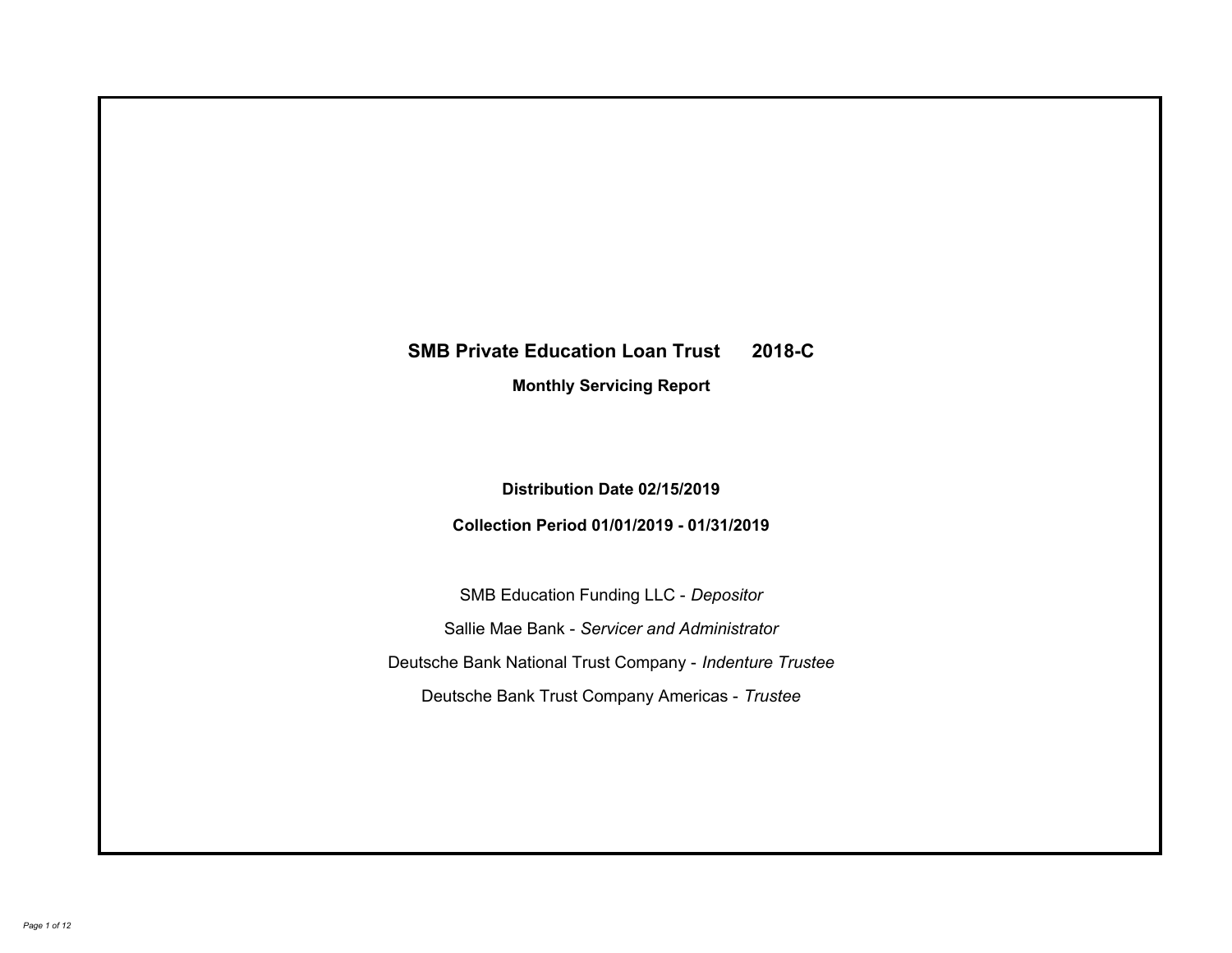| Α | <b>Student Loan Portfolio Characteristics</b>                  |                   | <b>Settlement Date</b><br>09/19/2018 | 12/31/2018           | 01/31/2019            |
|---|----------------------------------------------------------------|-------------------|--------------------------------------|----------------------|-----------------------|
|   | <b>Principal Balance</b>                                       |                   | \$557,492,029.76                     | \$544,413,619.32     | \$536,197,503.15      |
|   | Interest to be Capitalized Balance                             |                   | 38,025,828.51                        | 34,851,024.00        | 35,887,558.64         |
|   | Pool Balance                                                   |                   | \$595,517,858.27                     | \$579,264,643.32     | \$572,085,061.79      |
|   | Weighted Average Coupon (WAC)                                  |                   |                                      |                      |                       |
|   | WAC1 (Contractual Interest Rate on the Loan)                   |                   | 9.74%                                | 10.10%               | 10.09%                |
|   | WAC2 (Average of Applicable Interest Rate)                     |                   | 9.70%                                | 10.05%               | 10.05%                |
|   | WAC3 (Average of Actual Interest Rate)                         |                   | 9.62%                                | 9.97%                | 9.96%                 |
|   | Weighted Average Remaining Term                                |                   | 137.72                               | 136.19               | 135.68                |
|   | Number of Loans                                                |                   | 48,318                               | 47,031               | 46,468                |
|   | Number of Borrowers                                            |                   | 46,914                               | 45,679               | 45,133                |
|   | Pool Factor<br>Since Issued Total Constant Prepayment Rate (1) |                   |                                      | 0.972707426<br>9.91% | 0.960651396<br>10.48% |
|   |                                                                |                   |                                      |                      |                       |
| B | <b>Debt Securities</b>                                         | <b>Cusip/Isin</b> | 01/15/2019                           |                      | 02/15/2019            |
|   | A <sub>1</sub>                                                 | 78449QAA5         | \$139,315,959.74                     |                      | \$129,513,577.26      |
|   | A <sub>2</sub> A                                               | 78449QAB3         | \$219,000,000.00                     |                      | \$219,000,000.00      |
|   | A2B                                                            | 78449QAC1         | \$108,000,000.00                     |                      | \$108,000,000.00      |
|   | В                                                              | 78449QAD9         | \$40,000,000.00                      |                      | \$40,000,000.00       |
|   |                                                                |                   |                                      |                      |                       |
| C | <b>Certificates</b>                                            | <b>Cusip/Isin</b> | 01/15/2019                           |                      | 02/15/2019            |
|   | Residual                                                       | 78449Q107         | \$100,000.00                         |                      | \$100,000.00          |
|   |                                                                |                   |                                      |                      |                       |
| D | <b>Account Balances</b>                                        |                   | 01/15/2019                           |                      | 02/15/2019            |
|   | Reserve Account Balance                                        |                   | \$1,508,827.00                       |                      | \$1,508,827.00        |
|   |                                                                |                   |                                      |                      |                       |
| Е | <b>Asset / Liability</b>                                       |                   | 01/15/2019                           |                      | 02/15/2019            |
|   | Overcollateralization Percentage                               |                   | 12.59%                               |                      | 13.21%                |
|   | Specified Overcollateralization Amount                         |                   | \$144,816,160.83                     |                      | \$143,021,265.45      |
|   | Actual Overcollateralization Amount                            |                   | \$72,948,683.58                      |                      | \$75,571,484.53       |

(1) For additional information, see 'Since Issued CPR Methodology' found on page 11 of this report.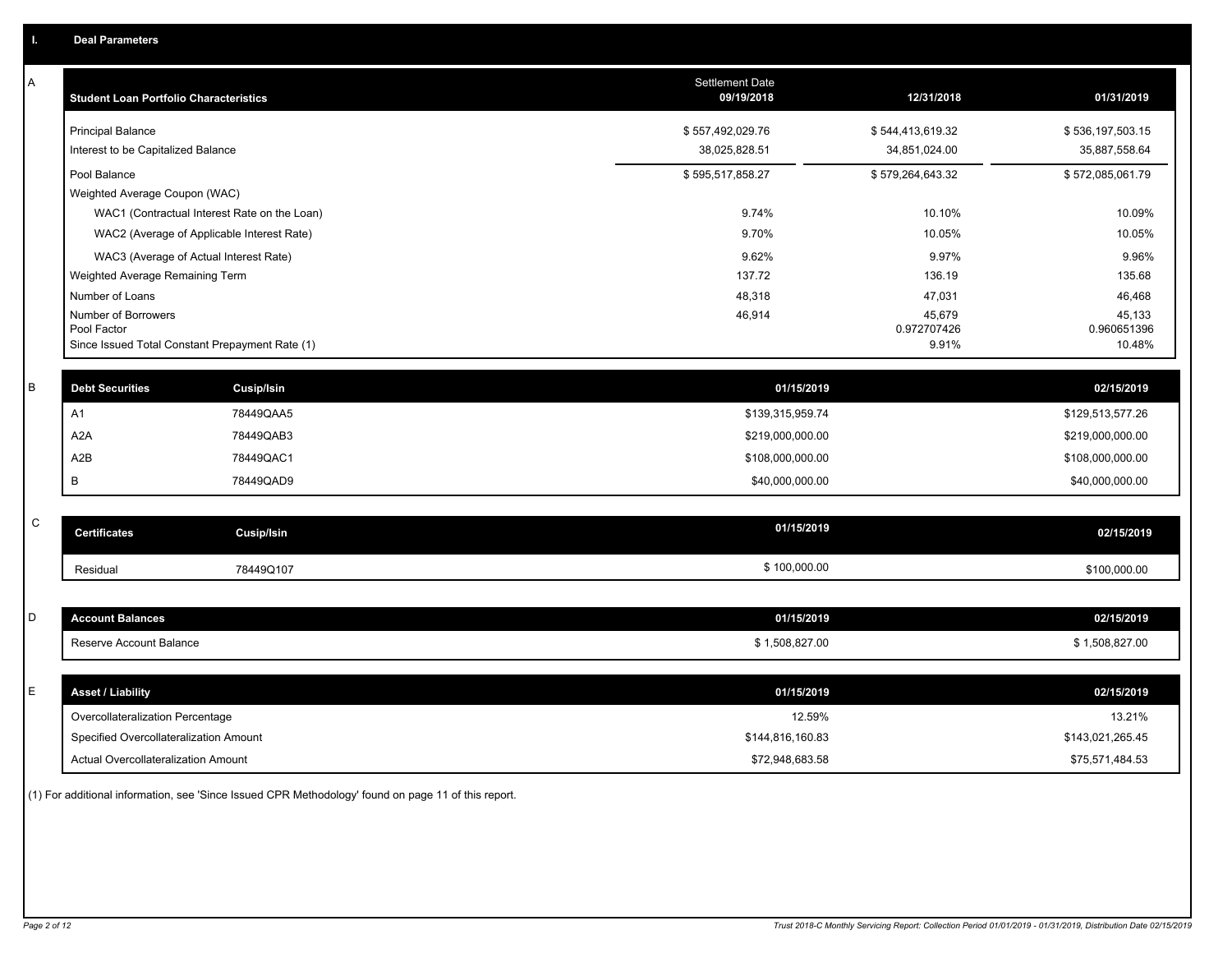#### **II. 2018-C Trust Activity 01/01/2019 through 01/31/2019**

| <b>Borrower Principal</b><br>8,849,478.77<br><b>Consolidation Activity Principal</b><br>0.00<br>509.26<br>Seller Principal Reimbursement<br>0.00<br>Servicer Principal Reimbursement<br>0.00<br>Delinquent Principal Purchases by Servicer<br><b>Other Principal Deposits</b><br>135,410.84<br>\$8,985,398.87<br><b>Total Principal Receipts</b><br>в<br><b>Student Loan Interest Receipts</b><br><b>Borrower Interest</b><br>2,569,887.94<br>0.00<br><b>Consolidation Activity Interest</b><br>Seller Interest Reimbursement<br>0.07<br>0.00<br>Servicer Interest Reimbursement<br>0.00<br>Delinquent Interest Purchases by Servicer<br>250.98<br>Other Interest Deposits<br>\$2,570,138.99<br><b>Total Interest Receipts</b><br>С<br><b>Recoveries on Realized Losses</b><br>\$33,000.56<br>D<br><b>Investment Income</b><br>\$20,990.06<br>Е<br><b>Funds Borrowed from Next Collection Period</b><br>\$0.00<br>F<br><b>Funds Repaid from Prior Collection Period</b><br>\$0.00<br>G<br>\$0.00<br><b>Loan Sale or Purchase Proceeds</b><br>\$0.00<br>н<br>Initial Deposits to Distribution Account<br>\$0.00<br><b>Excess Transferred from Other Accounts</b><br><b>Borrower Benefit Reimbursements</b><br>\$0.00<br>J<br><b>Other Deposits</b><br>\$0.00<br>Κ<br><b>Other Fees Collected</b><br>L<br>\$0.00<br>М<br><b>AVAILABLE FUNDS</b><br>\$11,609,528.48<br>N<br>Non-Cash Principal Activity During Collection Period<br>\$769,282.70<br>O<br>Aggregate Purchased Amounts by the Depositor, Servicer or Seller<br>\$135,661.82<br>P<br>\$0.00<br>Aggregate Loan Substitutions | Α | <b>Student Loan Principal Receipts</b> |  |
|---------------------------------------------------------------------------------------------------------------------------------------------------------------------------------------------------------------------------------------------------------------------------------------------------------------------------------------------------------------------------------------------------------------------------------------------------------------------------------------------------------------------------------------------------------------------------------------------------------------------------------------------------------------------------------------------------------------------------------------------------------------------------------------------------------------------------------------------------------------------------------------------------------------------------------------------------------------------------------------------------------------------------------------------------------------------------------------------------------------------------------------------------------------------------------------------------------------------------------------------------------------------------------------------------------------------------------------------------------------------------------------------------------------------------------------------------------------------------------------------------------------------------------------------------------------------------------------|---|----------------------------------------|--|
|                                                                                                                                                                                                                                                                                                                                                                                                                                                                                                                                                                                                                                                                                                                                                                                                                                                                                                                                                                                                                                                                                                                                                                                                                                                                                                                                                                                                                                                                                                                                                                                       |   |                                        |  |
|                                                                                                                                                                                                                                                                                                                                                                                                                                                                                                                                                                                                                                                                                                                                                                                                                                                                                                                                                                                                                                                                                                                                                                                                                                                                                                                                                                                                                                                                                                                                                                                       |   |                                        |  |
|                                                                                                                                                                                                                                                                                                                                                                                                                                                                                                                                                                                                                                                                                                                                                                                                                                                                                                                                                                                                                                                                                                                                                                                                                                                                                                                                                                                                                                                                                                                                                                                       |   |                                        |  |
|                                                                                                                                                                                                                                                                                                                                                                                                                                                                                                                                                                                                                                                                                                                                                                                                                                                                                                                                                                                                                                                                                                                                                                                                                                                                                                                                                                                                                                                                                                                                                                                       |   |                                        |  |
|                                                                                                                                                                                                                                                                                                                                                                                                                                                                                                                                                                                                                                                                                                                                                                                                                                                                                                                                                                                                                                                                                                                                                                                                                                                                                                                                                                                                                                                                                                                                                                                       |   |                                        |  |
|                                                                                                                                                                                                                                                                                                                                                                                                                                                                                                                                                                                                                                                                                                                                                                                                                                                                                                                                                                                                                                                                                                                                                                                                                                                                                                                                                                                                                                                                                                                                                                                       |   |                                        |  |
|                                                                                                                                                                                                                                                                                                                                                                                                                                                                                                                                                                                                                                                                                                                                                                                                                                                                                                                                                                                                                                                                                                                                                                                                                                                                                                                                                                                                                                                                                                                                                                                       |   |                                        |  |
|                                                                                                                                                                                                                                                                                                                                                                                                                                                                                                                                                                                                                                                                                                                                                                                                                                                                                                                                                                                                                                                                                                                                                                                                                                                                                                                                                                                                                                                                                                                                                                                       |   |                                        |  |
|                                                                                                                                                                                                                                                                                                                                                                                                                                                                                                                                                                                                                                                                                                                                                                                                                                                                                                                                                                                                                                                                                                                                                                                                                                                                                                                                                                                                                                                                                                                                                                                       |   |                                        |  |
|                                                                                                                                                                                                                                                                                                                                                                                                                                                                                                                                                                                                                                                                                                                                                                                                                                                                                                                                                                                                                                                                                                                                                                                                                                                                                                                                                                                                                                                                                                                                                                                       |   |                                        |  |
|                                                                                                                                                                                                                                                                                                                                                                                                                                                                                                                                                                                                                                                                                                                                                                                                                                                                                                                                                                                                                                                                                                                                                                                                                                                                                                                                                                                                                                                                                                                                                                                       |   |                                        |  |
|                                                                                                                                                                                                                                                                                                                                                                                                                                                                                                                                                                                                                                                                                                                                                                                                                                                                                                                                                                                                                                                                                                                                                                                                                                                                                                                                                                                                                                                                                                                                                                                       |   |                                        |  |
|                                                                                                                                                                                                                                                                                                                                                                                                                                                                                                                                                                                                                                                                                                                                                                                                                                                                                                                                                                                                                                                                                                                                                                                                                                                                                                                                                                                                                                                                                                                                                                                       |   |                                        |  |
|                                                                                                                                                                                                                                                                                                                                                                                                                                                                                                                                                                                                                                                                                                                                                                                                                                                                                                                                                                                                                                                                                                                                                                                                                                                                                                                                                                                                                                                                                                                                                                                       |   |                                        |  |
|                                                                                                                                                                                                                                                                                                                                                                                                                                                                                                                                                                                                                                                                                                                                                                                                                                                                                                                                                                                                                                                                                                                                                                                                                                                                                                                                                                                                                                                                                                                                                                                       |   |                                        |  |
|                                                                                                                                                                                                                                                                                                                                                                                                                                                                                                                                                                                                                                                                                                                                                                                                                                                                                                                                                                                                                                                                                                                                                                                                                                                                                                                                                                                                                                                                                                                                                                                       |   |                                        |  |
|                                                                                                                                                                                                                                                                                                                                                                                                                                                                                                                                                                                                                                                                                                                                                                                                                                                                                                                                                                                                                                                                                                                                                                                                                                                                                                                                                                                                                                                                                                                                                                                       |   |                                        |  |
|                                                                                                                                                                                                                                                                                                                                                                                                                                                                                                                                                                                                                                                                                                                                                                                                                                                                                                                                                                                                                                                                                                                                                                                                                                                                                                                                                                                                                                                                                                                                                                                       |   |                                        |  |
|                                                                                                                                                                                                                                                                                                                                                                                                                                                                                                                                                                                                                                                                                                                                                                                                                                                                                                                                                                                                                                                                                                                                                                                                                                                                                                                                                                                                                                                                                                                                                                                       |   |                                        |  |
|                                                                                                                                                                                                                                                                                                                                                                                                                                                                                                                                                                                                                                                                                                                                                                                                                                                                                                                                                                                                                                                                                                                                                                                                                                                                                                                                                                                                                                                                                                                                                                                       |   |                                        |  |
|                                                                                                                                                                                                                                                                                                                                                                                                                                                                                                                                                                                                                                                                                                                                                                                                                                                                                                                                                                                                                                                                                                                                                                                                                                                                                                                                                                                                                                                                                                                                                                                       |   |                                        |  |
|                                                                                                                                                                                                                                                                                                                                                                                                                                                                                                                                                                                                                                                                                                                                                                                                                                                                                                                                                                                                                                                                                                                                                                                                                                                                                                                                                                                                                                                                                                                                                                                       |   |                                        |  |
|                                                                                                                                                                                                                                                                                                                                                                                                                                                                                                                                                                                                                                                                                                                                                                                                                                                                                                                                                                                                                                                                                                                                                                                                                                                                                                                                                                                                                                                                                                                                                                                       |   |                                        |  |
|                                                                                                                                                                                                                                                                                                                                                                                                                                                                                                                                                                                                                                                                                                                                                                                                                                                                                                                                                                                                                                                                                                                                                                                                                                                                                                                                                                                                                                                                                                                                                                                       |   |                                        |  |
|                                                                                                                                                                                                                                                                                                                                                                                                                                                                                                                                                                                                                                                                                                                                                                                                                                                                                                                                                                                                                                                                                                                                                                                                                                                                                                                                                                                                                                                                                                                                                                                       |   |                                        |  |
|                                                                                                                                                                                                                                                                                                                                                                                                                                                                                                                                                                                                                                                                                                                                                                                                                                                                                                                                                                                                                                                                                                                                                                                                                                                                                                                                                                                                                                                                                                                                                                                       |   |                                        |  |
|                                                                                                                                                                                                                                                                                                                                                                                                                                                                                                                                                                                                                                                                                                                                                                                                                                                                                                                                                                                                                                                                                                                                                                                                                                                                                                                                                                                                                                                                                                                                                                                       |   |                                        |  |
|                                                                                                                                                                                                                                                                                                                                                                                                                                                                                                                                                                                                                                                                                                                                                                                                                                                                                                                                                                                                                                                                                                                                                                                                                                                                                                                                                                                                                                                                                                                                                                                       |   |                                        |  |
|                                                                                                                                                                                                                                                                                                                                                                                                                                                                                                                                                                                                                                                                                                                                                                                                                                                                                                                                                                                                                                                                                                                                                                                                                                                                                                                                                                                                                                                                                                                                                                                       |   |                                        |  |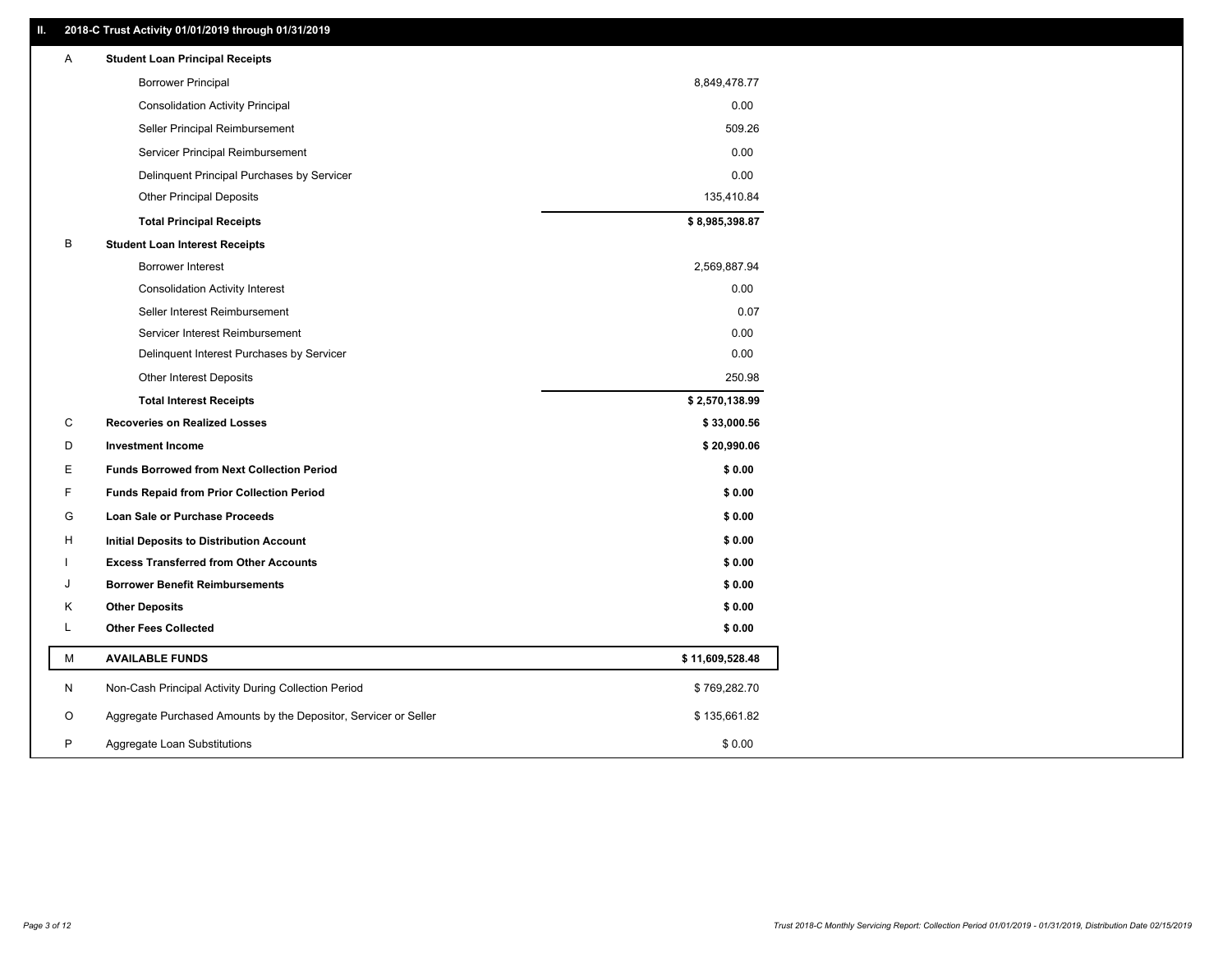|                   |                       |                          |         |                                                           | <b>Loans by Repayment Status</b> |                            |                          |         |                                                           |                |                            |
|-------------------|-----------------------|--------------------------|---------|-----------------------------------------------------------|----------------------------------|----------------------------|--------------------------|---------|-----------------------------------------------------------|----------------|----------------------------|
|                   |                       |                          |         | 01/31/2019                                                |                                  |                            |                          |         | 12/31/2018                                                |                |                            |
|                   |                       | <b>Wtd Avg</b><br>Coupon | # Loans | Principal and<br><b>Interest Accrued</b><br>to Capitalize | % of Principal                   | % of Loans in<br>Repay (1) | <b>Wtd Avg</b><br>Coupon | # Loans | Principal and<br><b>Interest Accrued</b><br>to Capitalize | % of Principal | % of Loans in<br>Repay (1) |
| INTERIM:          | IN SCHOOL             | 10.73%                   | 9,087   | \$120,269,998.38                                          | 21.023%                          | $-$ %                      | 10.71%                   | 9,723   | \$127,569,337.88                                          | 22.023%        | $-$ %                      |
|                   | <b>GRACE</b>          | 10.44%                   | 2,053   | \$26,294,279.78                                           | 4.596%                           | $-$ %                      | 10.47%                   | 1,606   | \$20,489,473.90                                           | 3.537%         | $-$ %                      |
|                   | <b>DEFERMENT</b>      | 10.68%                   | 1,555   | \$18,306,001.83                                           | 3.200%                           | $-$ %                      | 10.66%                   | 1,493   | \$17,407,696.07                                           | 3.005%         | $-$ %                      |
| <b>REPAYMENT:</b> | <b>CURRENT</b>        | 9.63%                    | 31,817  | \$380,282,993.60                                          | 66.473%                          | 93.386%                    | 9.65%                    | 32,520  | \$390,233,678.76                                          | 67.367%        | 94.305%                    |
|                   | 31-60 DAYS DELINQUENT | 10.91%                   | 475     | \$5,938,491.47                                            | 1.038%                           | 1.458%                     | 10.88%                   | 363     | \$4,628,833.44                                            | 0.799%         | 1.119%                     |
|                   | 61-90 DAYS DELINQUENT | 10.92%                   | 133     | \$1,600,785.36                                            | 0.280%                           | 0.393%                     | 11.13%                   | 138     | \$1,656,616.57                                            | 0.286%         | 0.400%                     |
|                   | > 90 DAYS DELINQUENT  | 11.26%                   | 67      | \$807,392.06                                              | 0.141%                           | 0.198%                     | 11.06%                   | 69      | \$763,576.40                                              | 0.132%         | 0.185%                     |
|                   | FORBEARANCE           | 10.05%                   | 1,281   | \$18,585,119.31                                           | 3.249%                           | 4.564%                     | 10.07%                   | 1,119   | \$16,515,430.30                                           | 2.851%         | 3.991%                     |
| <b>TOTAL</b>      |                       |                          | 46,468  | \$572,085,061.79                                          | 100.00%                          | 100.00%                    |                          | 47,031  | \$579,264,643.32                                          | 100.00%        | 100.00%                    |

Percentages may not total 100% due to rounding \*

1 Loans classified in "Repayment" include any loan for which interim interest only, \$25 fixed payments or full principal and interest payments are due.

|                         |                                                                                                                              |                          |         |                                                           | <b>Loans by Borrower Status</b> |                                |                          |         |                                                           |                |                                |
|-------------------------|------------------------------------------------------------------------------------------------------------------------------|--------------------------|---------|-----------------------------------------------------------|---------------------------------|--------------------------------|--------------------------|---------|-----------------------------------------------------------|----------------|--------------------------------|
|                         |                                                                                                                              |                          |         | 01/31/2019                                                |                                 |                                |                          |         | 12/31/2018                                                |                |                                |
|                         |                                                                                                                              | <b>Wtd Avg</b><br>Coupon | # Loans | Principal and<br><b>Interest Accrued</b><br>to Capitalize | % of Principal                  | % of Loans in<br>P&I Repay (2) | <b>Wtd Avg</b><br>Coupon | # Loans | Principal and<br><b>Interest Accrued</b><br>to Capitalize | % of Principal | % of Loans in<br>P&I Repay (2) |
| INTERIM:                | IN SCHOOL                                                                                                                    | 10.18%                   | 18,189  | \$248,455,579.50                                          | 43.430%                         | $-$ %                          | 10.16%                   | 19,454  | \$263,424,969.60                                          | 45.476%        | $-$ %                          |
|                         | GRACE                                                                                                                        | 9.98%                    | 3,946   | \$52,080,179.38                                           | 9.104%                          | $-$ %                          | 9.95%                    | 3,109   | \$42,157,724.62                                           | 7.278%         | $-$ %                          |
|                         | <b>DEFERMENT</b>                                                                                                             | 10.26%                   | 2,780   | \$32,150,159.36                                           | 5.620%                          | $-$ %                          | 10.25%                   | 2,672   | \$30,512,588.77                                           | 5.267%         | $-$ %                          |
| P&I REPAYMENT:          | <b>CURRENT</b>                                                                                                               | 9.63%                    | 19,629  | \$212,743,576.25                                          | 37.187%                         | 88.866%                        | 9.67%                    | 20,160  | \$220,178,057.91                                          | 38.010%        | 90.545%                        |
|                         | 31-60 DAYS DELINQUENT                                                                                                        | 10.94%                   | 431     | \$5,412,624.78                                            | 0.946%                          | 2.261%                         | 10.96%                   | 299     | \$3,909,102.37                                            | 0.675%         | 1.608%                         |
|                         | 61-90 DAYS DELINQUENT                                                                                                        | 10.97%                   | 115     | \$1,436,207.36                                            | 0.251%                          | 0.600%                         | 11.12%                   | 120     | \$1,467,682.88                                            | 0.253%         | 0.604%                         |
|                         | > 90 DAYS DELINQUENT                                                                                                         | 11.24%                   | 63      | \$721,819.41                                              | 0.126%                          | 0.302%                         | 11.19%                   | 62      | \$665,167.29                                              | 0.115%         | 0.274%                         |
|                         | FORBEARANCE                                                                                                                  | 10.03%                   | 1,315   | \$19,084,915.75                                           | 3.336%                          | 7.972%                         | 10.07%                   | 1,155   | \$16,949,349.88                                           | 2.926%         | 6.970%                         |
| <b>TOTAL</b><br>$\star$ | Percentages may not total 100% due to rounding                                                                               |                          | 46,468  | \$572,085,061.79                                          | 100.00%                         | 100.00%                        |                          | 47,031  | \$579,264,643.32                                          | 100.00%        | 100.00%                        |
|                         | 2 Loans classified in "P&I Repayment" includes only those loans for which scheduled principal and interest payments are due. |                          |         |                                                           |                                 |                                |                          |         |                                                           |                |                                |

WAC reflects WAC3 To conform with company standard reporting these sections now include Princial and Interest Accrued to Capitalize.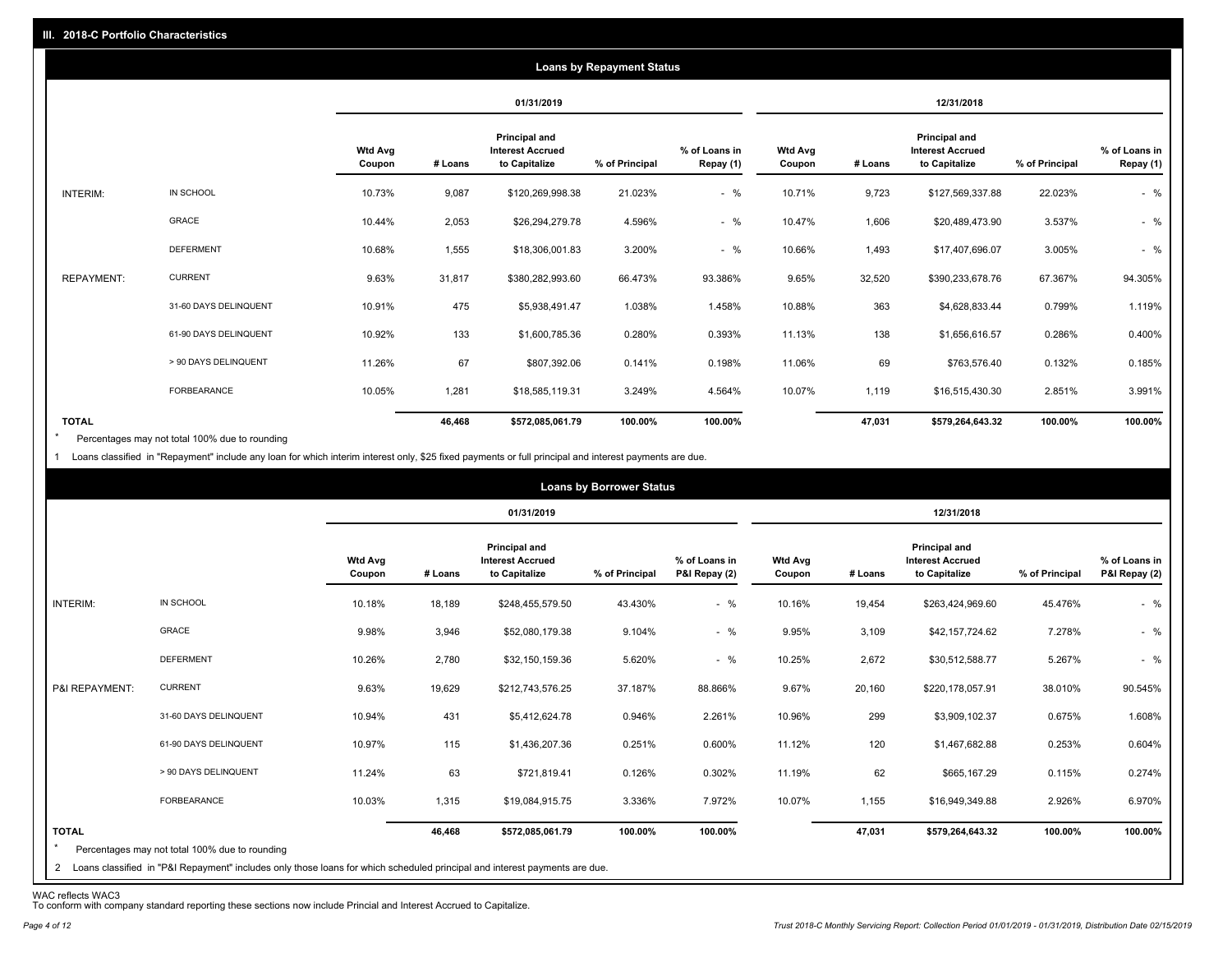|                                                                                                  | 1/31/2019        | 12/31/2018       |
|--------------------------------------------------------------------------------------------------|------------------|------------------|
| Pool Balance                                                                                     | \$572,085,061.79 | \$579,264,643.32 |
| Total # Loans                                                                                    | 46,468           | 47,031           |
| Total # Borrowers                                                                                | 45,133           | 45,679           |
| Weighted Average Coupon                                                                          | 10.05%           | 10.05%           |
| Weighted Average Remaining Term                                                                  | 135.68           | 136.19           |
| Percent of Pool - Cosigned                                                                       | 92.3%            | 92.3%            |
| Percent of Pool - Non Cosigned                                                                   | 7.7%             | 7.7%             |
| Borrower Interest Accrued for Period                                                             | \$4,542,250.37   | \$4,535,463.03   |
| <b>Outstanding Borrower Interest Accrued</b>                                                     | \$38,604,845.63  | \$37,535,358.94  |
| Gross Principal Realized Loss - Periodic *                                                       | \$108,254.76     | \$386,538.10     |
| Gross Principal Realized Loss - Cumulative *                                                     | \$899,734.81     | \$791,480.05     |
| Recoveries on Realized Losses - Periodic                                                         | \$33,000.56      | \$2,324.70       |
| Recoveries on Realized Losses - Cumulative                                                       | \$46,870.05      | \$13,869.49      |
| Net Losses - Periodic                                                                            | \$75,254.20      | \$384,213.40     |
| Net Losses - Cumulative                                                                          | \$852,864.76     | \$777,610.56     |
| Non-Cash Principal Activity - Capitalized Interest                                               | \$877,909.10     | \$3,087,959.31   |
| Since Issued Total Constant Prepayment Rate (CPR) (1)                                            | 10.48%           | 9.91%            |
| <b>Loan Substitutions</b>                                                                        | \$0.00           | \$0.00           |
| <b>Cumulative Loan Substitutions</b>                                                             | \$0.00           | \$0.00           |
| <b>Unpaid Servicing Fees</b>                                                                     | \$0.00           | \$0.00           |
| <b>Unpaid Administration Fees</b>                                                                | \$0.00           | \$0.00           |
| <b>Unpaid Carryover Servicing Fees</b>                                                           | \$0.00           | \$0.00           |
| Note Interest Shortfall                                                                          | \$0.00           | \$0.00           |
| Loans in Modification                                                                            | \$2,444,384.46   | \$1,719,619.02   |
| % of Loans in Modification as a % of Loans in Repayment (P&I)                                    | 1.11%            | 0.76%            |
|                                                                                                  |                  |                  |
| % Annualized Gross Principal Realized Loss - Periodic as a %<br>of Loans in Repayment (P&I) * 12 | 0.59%            | 2.05%            |
| % Gross Principal Realized Loss - Cumulative as a % of<br>Original Pool Balance                  | 0.15%            | 0.13%            |
|                                                                                                  |                  |                  |

\* In accordance with the Servicer's current policies and procedures, after September 1, 2017 loans subject to bankruptcy claims generally will not be reported as a charged-off unless and until they are delinquent for 120 d

(1) For additional information, see 'Since Issued CPR Methodology' found on page 11 of this report.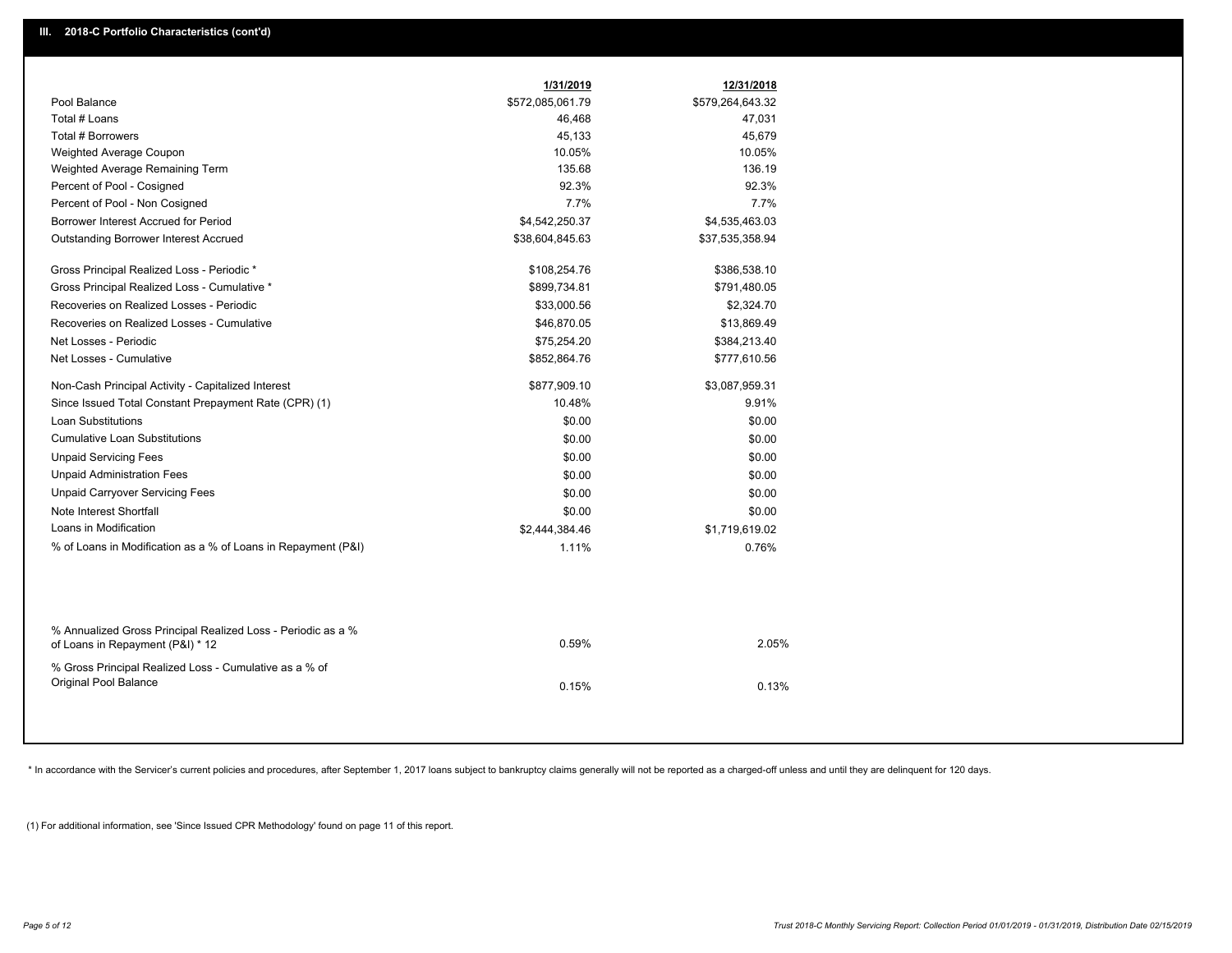#### **Loan Program**  A

|                                    | Weighted<br><b>Average Coupon</b> | # LOANS  | <b>\$ AMOUNT</b> | $%$ *    |
|------------------------------------|-----------------------------------|----------|------------------|----------|
| - Smart Option Interest-Only Loans | 8.76%                             | 11,350   | \$115,789,669.10 | 20.240%  |
| - Smart Option Fixed Pay Loans     | 10.01%                            | 11.697   | \$175,282,148.22 | 30.639%  |
| - Smart Option Deferred Loans      | 10.43%                            | 23.421   | \$281,013,244.47 | 49.121%  |
| - Other Loan Programs              | $0.00\%$                          | $\Omega$ | \$0.00           | 0.000%   |
| <b>Total</b>                       | 9.96%                             | 46,468   | \$572,085,061.79 | 100.000% |

\* Percentages may not total 100% due to rounding

B

C

**Index Type**

|                       | Weighted<br><b>Average Coupon</b> | # LOANS | <b>\$ AMOUNT</b> | $%$ *    |
|-----------------------|-----------------------------------|---------|------------------|----------|
| - Fixed Rate Loans    | 9.73%                             | 13,831  | \$176,310,858.13 | 30.819%  |
| - LIBOR Indexed Loans | 10.07%                            | 32,637  | \$395,774,203.66 | 69.181%  |
| - Other Index Rates   | $0.00\%$                          |         | \$0.00           | 0.000%   |
| Total                 | $9.96\%$                          | 46,468  | \$572,085,061.79 | 100.000% |

\* Percentages may not total 100% due to rounding

#### **Weighted Average Recent FICO**

| $0 - 639$<br>640 - 669 | 2,330<br>2,888 | \$24,535,856.24  | 4.289%   |
|------------------------|----------------|------------------|----------|
|                        |                |                  |          |
|                        |                | \$32,603,801.31  | 5.699%   |
| 670 - 699              | 5,704          | \$69,674,374.83  | 12.179%  |
| 700 - 739              | 11,242         | \$139,290,659.24 | 24.348%  |
| $740 +$                | 24,297         | \$305,900,775.87 | 53.471%  |
| $N/A$ <sub>(1)</sub>   | $\overline{ }$ | \$79,594.30      | 0.014%   |
| <b>Total</b>           | 46,468         | \$572,085,061.79 | 100.000% |

WAC reflects WAC3

To conform with company standard reporting these sections now include Princial and Interest Accrued to Capitalize.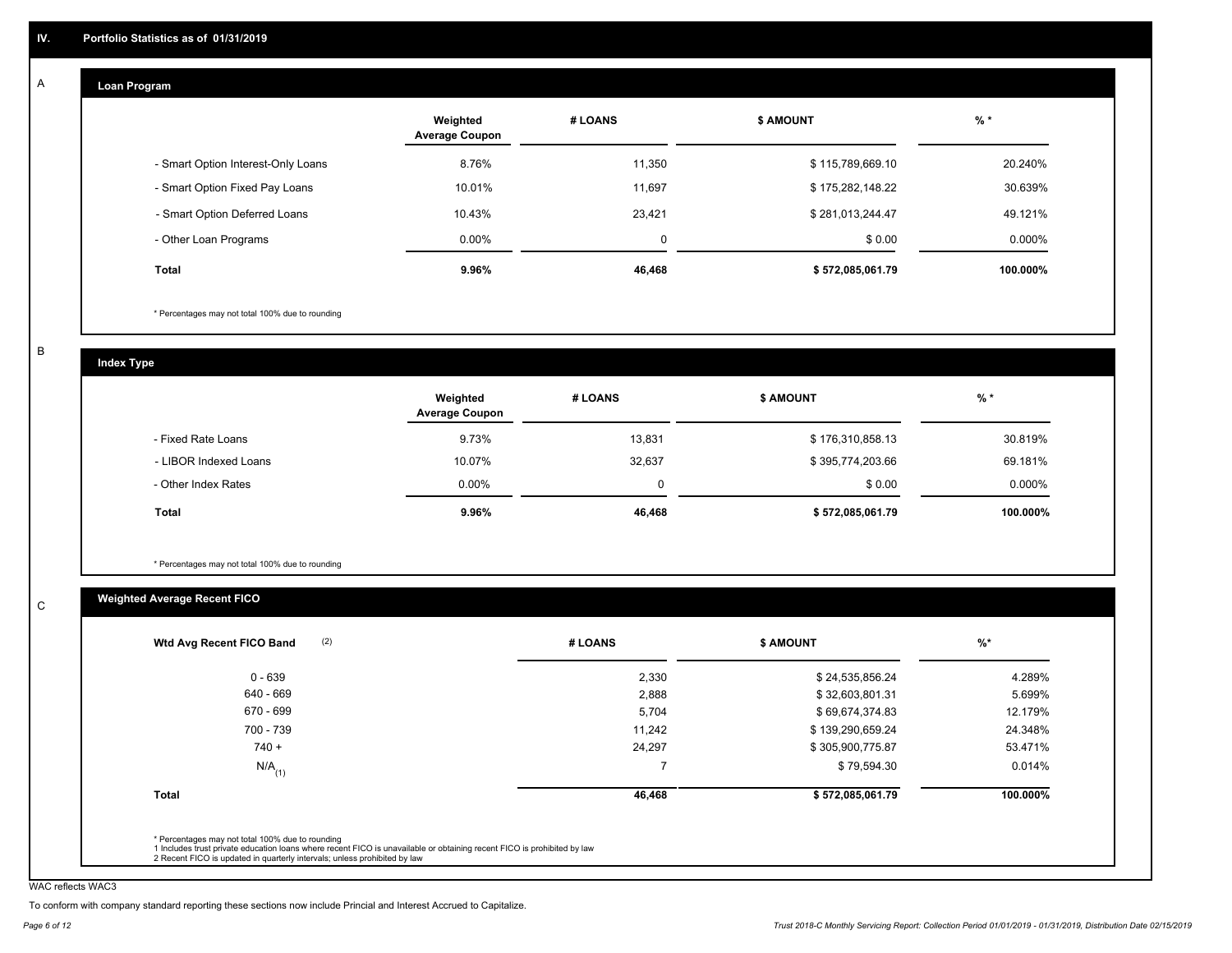| V. |       | 2018-C Reserve Account and Principal Distribution Calculations                  |                  |  |
|----|-------|---------------------------------------------------------------------------------|------------------|--|
| Α. |       | <b>Reserve Account</b>                                                          |                  |  |
|    |       | Specified Reserve Account Balance                                               | \$1,508,827.00   |  |
|    |       | Actual Reserve Account Balance                                                  | \$1,508,827.00   |  |
| В. |       | <b>Principal Distribution Amount</b>                                            |                  |  |
|    | i.    | Class A Notes Outstanding                                                       | \$466,315,959.74 |  |
|    | ii.   | Pool Balance                                                                    | \$572,085,061.79 |  |
|    | iii.  | First Priority Principal Distribution Amount (i - ii)                           | \$0.00           |  |
|    | iv.   | Class A and B Notes Outstanding                                                 | \$506,315,959.74 |  |
|    | ٧.    | First Priority Principal Distribution Amount                                    | \$0.00           |  |
|    | vi.   | Pool Balance                                                                    | \$572,085,061.79 |  |
|    | vii.  | Specified Overcollateralization Amount                                          | \$143,021,265.45 |  |
|    | viii. | Regular Principal Distribution Amount (if (iv > 0, (iv - v) - (vi - vii))       | \$77,252,163.40  |  |
|    | ix.   | Pool Balance                                                                    | \$572,085,061.79 |  |
|    | х.    | 10% of Initial Pool Balance                                                     | \$59,551,785.83  |  |
|    | xi.   | First Priority Principal Distribution Amount                                    | \$0.00           |  |
|    | xii.  | Regular Principal Distribution Amount                                           | \$77,252,163.40  |  |
|    | xiii. | Available Funds (after payment of waterfall items A through I)                  | \$0.00           |  |
|    | xiv.  | Additional Principal Distribution Amount (if(vi <= x,min(xiii, vi - xi - xii))) | \$0.00           |  |
|    |       |                                                                                 |                  |  |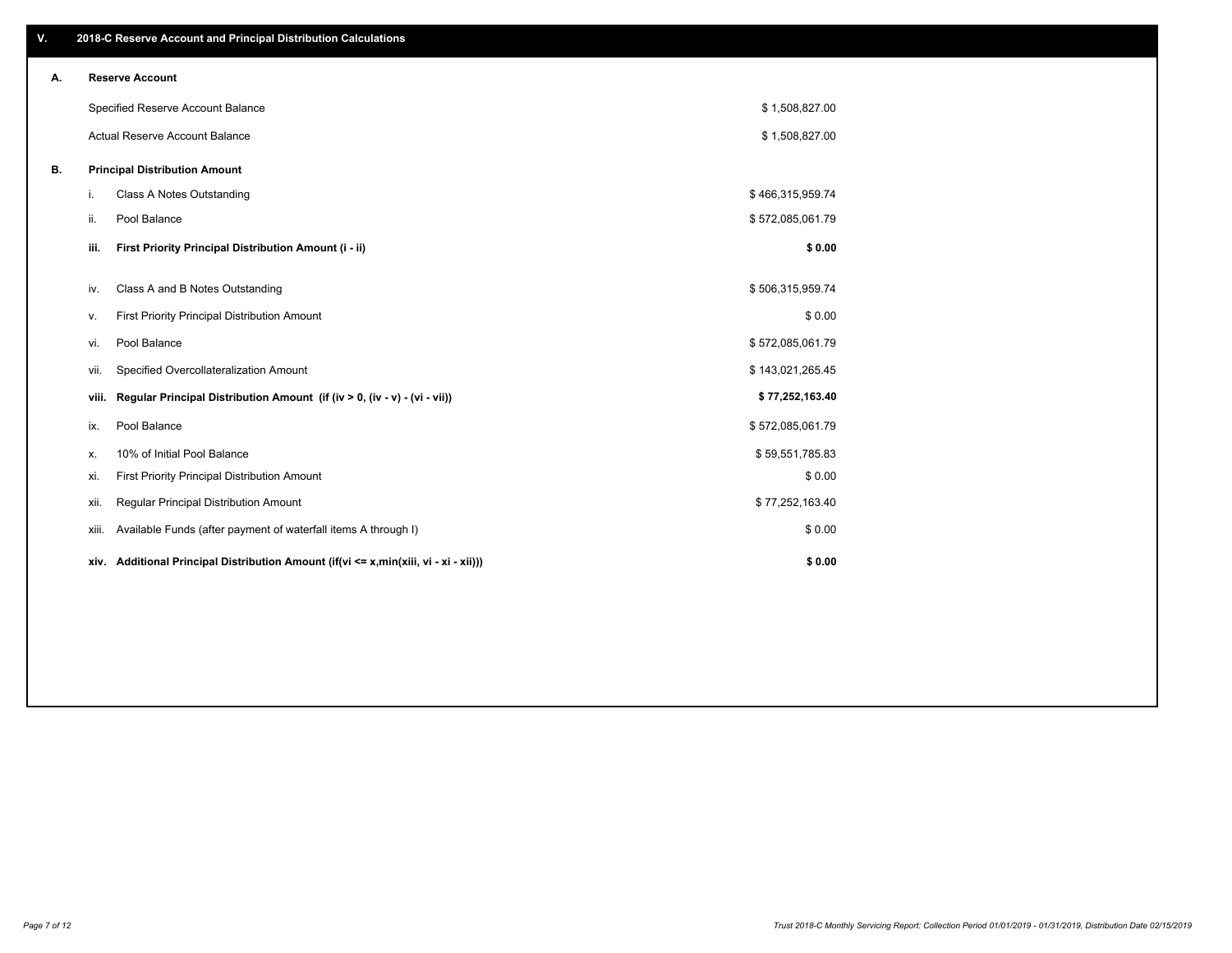|    |                                                         | Paid           | <b>Funds Balance</b> |
|----|---------------------------------------------------------|----------------|----------------------|
|    | <b>Total Available Funds</b>                            |                | \$11,609,528.48      |
| A  | <b>Trustee Fees</b>                                     | \$0.00         | \$11,609,528.48      |
| В  | <b>Servicing Fees</b>                                   | \$362,944.49   | \$11,246,583.99      |
| C  | i. Administration Fees                                  | \$8,333.00     | \$11,238,250.99      |
|    | ii. Unreimbursed Administrator Advances plus any Unpaid | \$0.00         | \$11,238,250.99      |
| D  | <b>Class A Noteholders Interest Distribution Amount</b> | \$1,302,535.18 | \$9,935,715.81       |
| Е  | First Priority Principal Payment                        | \$0.00         | \$9,935,715.81       |
| F. | <b>Class B Noteholders Interest Distribution Amount</b> | \$133,333.33   | \$9,802,382.48       |
| G  | <b>Reinstatement Reserve Account</b>                    | \$0.00         | \$9,802,382.48       |
| H  | Regular Principal Distribution                          | \$9,802,382.48 | \$0.00               |
|    | <b>Carryover Servicing Fees</b>                         | \$0.00         | \$0.00               |
| J  | Additional Principal Distribution Amount                | \$0.00         | \$0.00               |
| Κ  | Unpaid Expenses of Trustee                              | \$0.00         | \$0.00               |
| L  | Unpaid Expenses of Administrator                        | \$0.00         | \$0.00               |
| М  | Remaining Funds to the Residual Certificateholders      | \$0.00         | \$0.00               |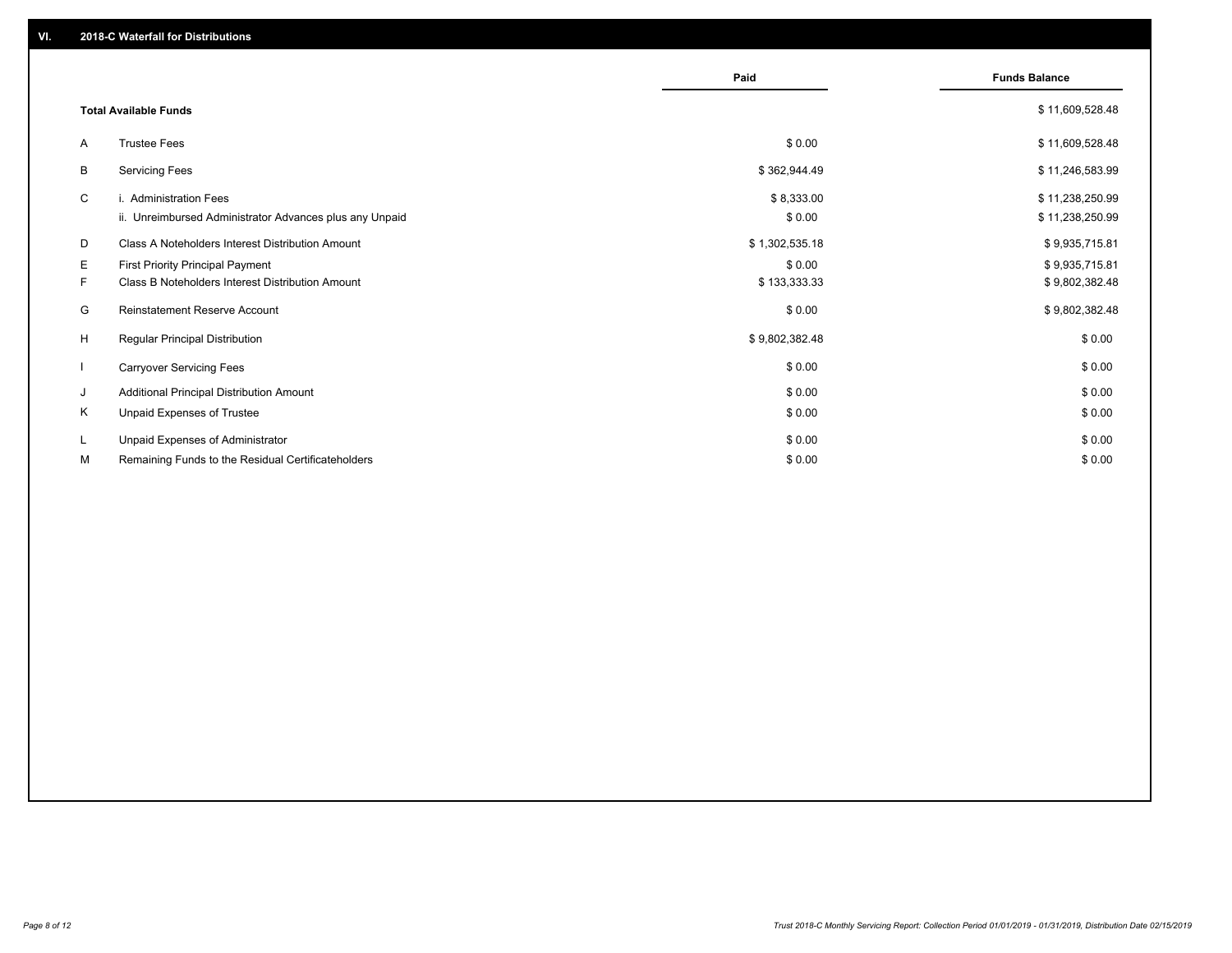| <b>Distribution Amounts</b>                                |                         |                         |                         |
|------------------------------------------------------------|-------------------------|-------------------------|-------------------------|
|                                                            | A <sub>1</sub>          | A <sub>2</sub> A        | A <sub>2</sub> B        |
| Cusip/Isin                                                 | 78449QAA5               | 78449QAB3               | 78449QAC1               |
| <b>Beginning Balance</b>                                   | \$139,315,959.74        | \$219,000,000.00        | \$108,000,000.00        |
| Index                                                      | <b>LIBOR</b>            | <b>FIXED</b>            | <b>LIBOR</b>            |
| Spread/Fixed Rate                                          | 0.30%                   | 3.63%                   | 0.75%                   |
| Record Date (Days Prior to Distribution)                   | 1 NEW YORK BUSINESS DAY | 1 NEW YORK BUSINESS DAY | 1 NEW YORK BUSINESS DAY |
| <b>Accrual Period Begin</b>                                | 1/15/2019               | 1/15/2019               | 1/15/2019               |
| <b>Accrual Period End</b>                                  | 2/15/2019               | 2/15/2019               | 2/15/2019               |
| Daycount Fraction                                          | 0.08611111              | 0.08333333              | 0.08611111              |
| Interest Rate*                                             | 2.80894%                | 3.63000%                | 3.25894%                |
| <b>Accrued Interest Factor</b>                             | 0.002418809             | 0.003025000             | 0.002806309             |
| <b>Current Interest Due</b>                                | \$336,978.76            | \$662,475.00            | \$303,081.42            |
| Interest Shortfall from Prior Period Plus Accrued Interest | $$ -$                   | $\frac{1}{2}$           | $\mathcal{S}$ -         |
| <b>Total Interest Due</b>                                  | \$336,978.76            | \$662,475.00            | \$303,081.42            |
| <b>Interest Paid</b>                                       | \$336,978.76            | \$662,475.00            | \$303,081.42            |
| <b>Interest Shortfall</b>                                  | $$ -$                   | $\frac{1}{2}$           | $$ -$                   |
| <b>Principal Paid</b>                                      | \$9,802,382.48          | $\frac{1}{2}$           | $$ -$                   |
| <b>Ending Principal Balance</b>                            | \$129,513,577.26        | \$219,000,000.00        | \$108,000,000.00        |
| Paydown Factor                                             | 0.055380692             | 0.000000000             | 0.000000000             |
| <b>Ending Balance Factor</b>                               | 0.731715126             | 1.000000000             | 1.000000000             |

\* Pay rates for Current Distribution. For the interest rates applicable to the next distribution date, please see https://www.salliemae.com/about/investors/data/SMBabrate.txt.

**VII. 2018-C Distributions**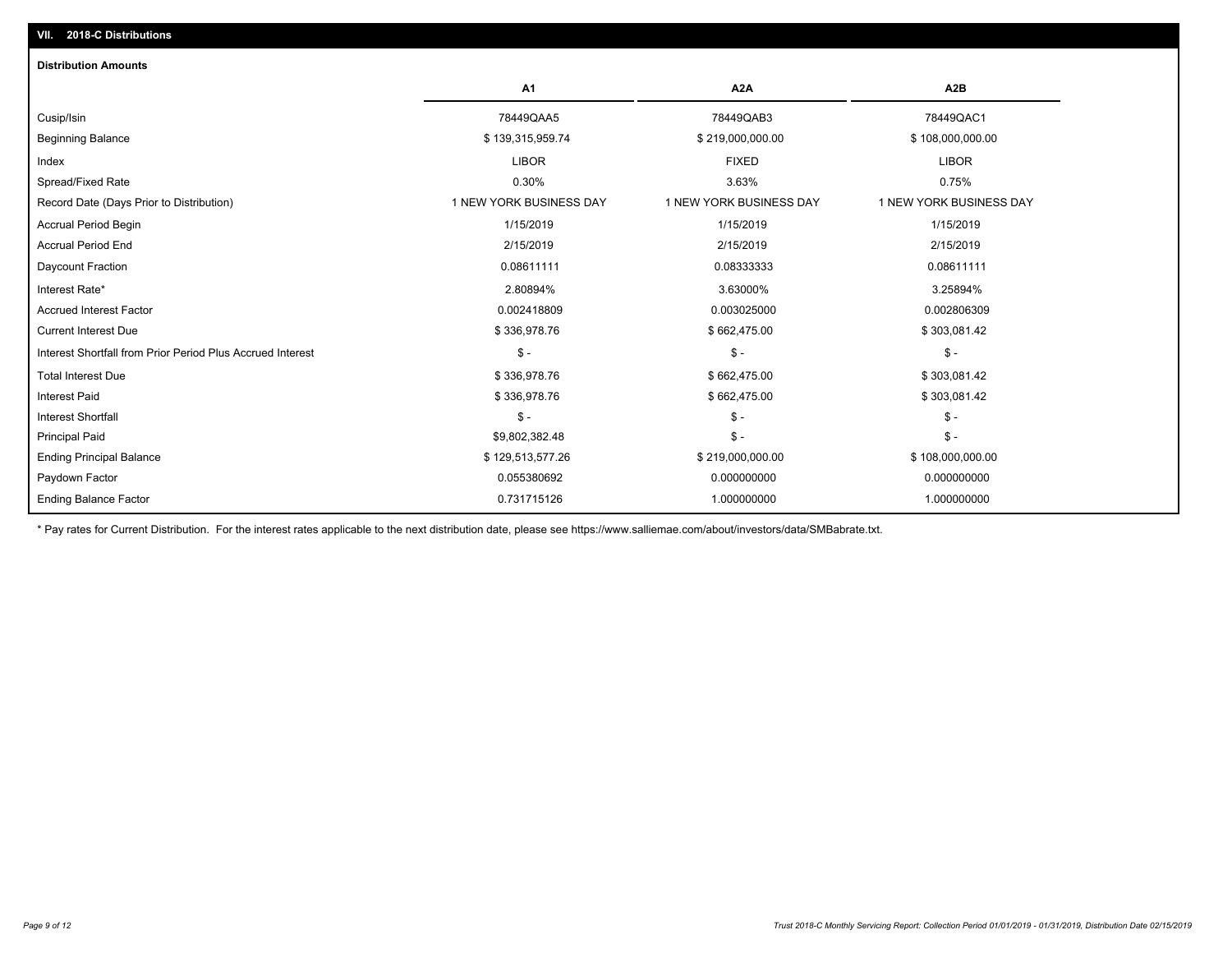| VII. 2018-C Distributions                                  |                         |
|------------------------------------------------------------|-------------------------|
| <b>Distribution Amounts</b>                                |                         |
|                                                            | в                       |
| Cusip/Isin                                                 | 78449QAD9               |
| <b>Beginning Balance</b>                                   | \$40,000,000.00         |
| Index                                                      | <b>FIXED</b>            |
| Spread/Fixed Rate                                          | 4.00%                   |
| Record Date (Days Prior to Distribution)                   | 1 NEW YORK BUSINESS DAY |
| Accrual Period Begin                                       | 1/15/2019               |
| <b>Accrual Period End</b>                                  | 2/15/2019               |
| Daycount Fraction                                          | 0.08333333              |
| Interest Rate*                                             | 4.00000%                |
| <b>Accrued Interest Factor</b>                             | 0.003333333             |
| <b>Current Interest Due</b>                                | \$133,333.33            |
| Interest Shortfall from Prior Period Plus Accrued Interest | $$ -$                   |
| <b>Total Interest Due</b>                                  | \$133,333.33            |
| Interest Paid                                              | \$133,333.33            |
| <b>Interest Shortfall</b>                                  | $$ -$                   |
| <b>Principal Paid</b>                                      | $$ -$                   |
| <b>Ending Principal Balance</b>                            | \$40,000,000.00         |
| Paydown Factor                                             | 0.000000000             |
| <b>Ending Balance Factor</b>                               | 1.000000000             |

\* Pay rates for Current Distribution. For the interest rates applicable to the next distribution date, please see https://www.salliemae.com/about/investors/data/SMBabrate.txt.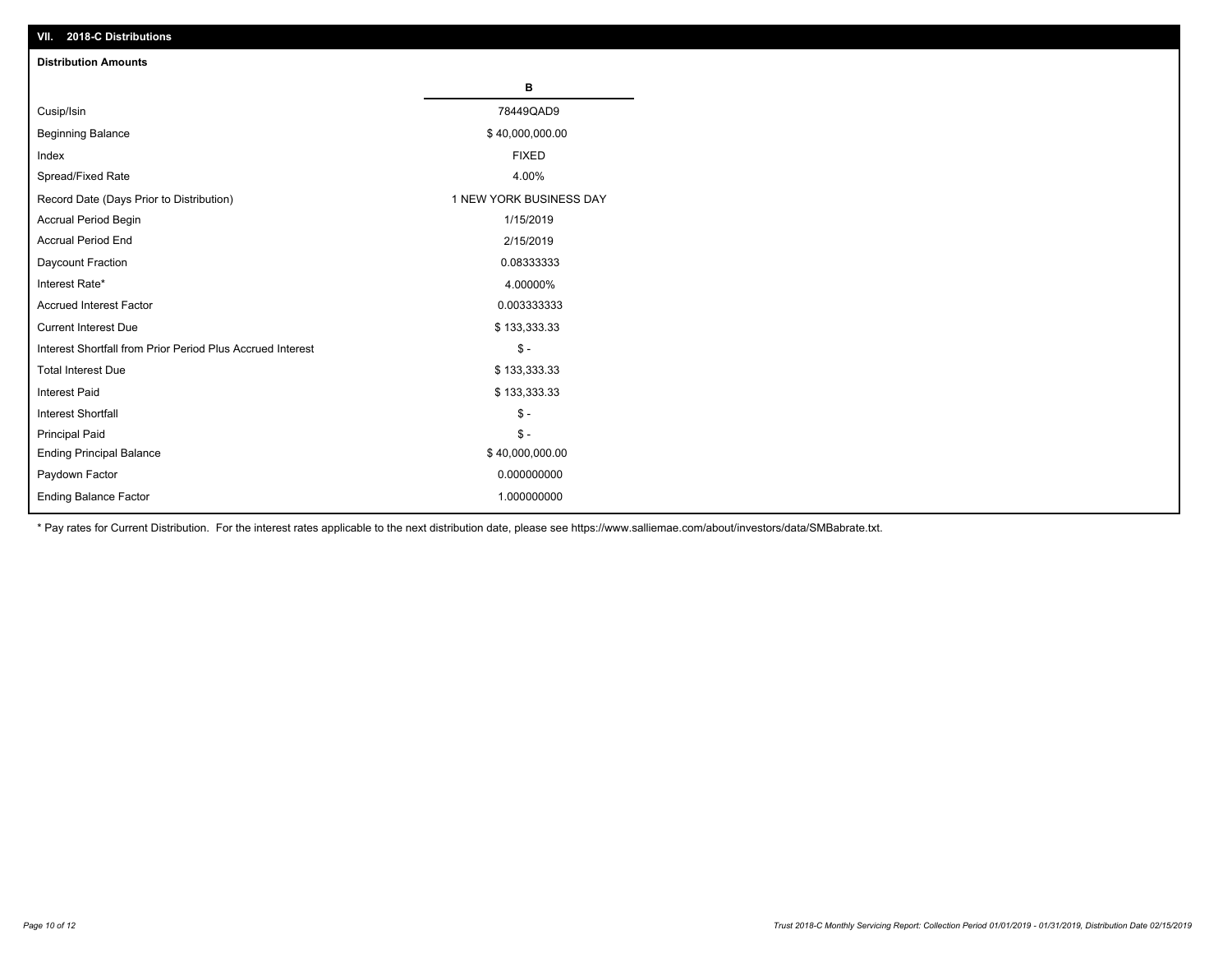#### **Since Issued Total CPR**

$$
\text{total CPR} = 1 - \left(\frac{APB}{PPB}\right)^{\left(\frac{12}{MSC}\right)}
$$

APB = Actual period-end Pool Balance PPB = Projected period-end Pool Balance assuming no prepayments and no defaults Pool Balance = Sum(Principal Balance + Interest Accrued to Capitalize Balance) MSC = Months Since Cut-Off

#### **Since-Issued Total Constant Prepayment Rate (CPR)**

Since-Issued Total CPR measures prepayments, both voluntary and involuntary, for a trust student loan pool over the life of a transaction. For each trust distribution, the actual month-end pool balance is compared against a month-end pool balance originally projected at issuance assuming no prepayments and defaults. For purposes of Since-Issued Total CPR calculations, projected period end pool balance assumes in-school status loans have up to a six month grace period before moving to repayment, grace status loans remain in grace status until their status end date and then to move to full principal and interest repayment, loans subject to interim interest or fixed payments during their in-school and grace period continue paying interim interest or fixed payments until full principal and interest repayment begins, all other trust loans are in full principal and interest repayment status, and that no trust loan in full principal and interest repayment moves from full principal and interest repayment status to any other status.

#### **Weighted Average Coupon**

*WAC1 = APB* ((*CIR*)\*(*APB*))

*WAC2 = APB*



APB = Actual period-end Pool Balance

CIR = Average of the Contractual Interest Rate (1)

APCL = Average of the Applicable Interest Rate (2)

ACTL = Average of the Actual Interest Rate (3)

#### **Weighted Average Coupon (WAC)**

(1) Contractual Interest Rate represents the interest rate indicated in the Promissory Note

(2) Appliclable Interest Rate represents the interest rate after rate reductions, if applicable, are applied

(3) Actual Interest Rate represents the interest rate when borrower incentive programs and rate reductions, if applicable, are applied